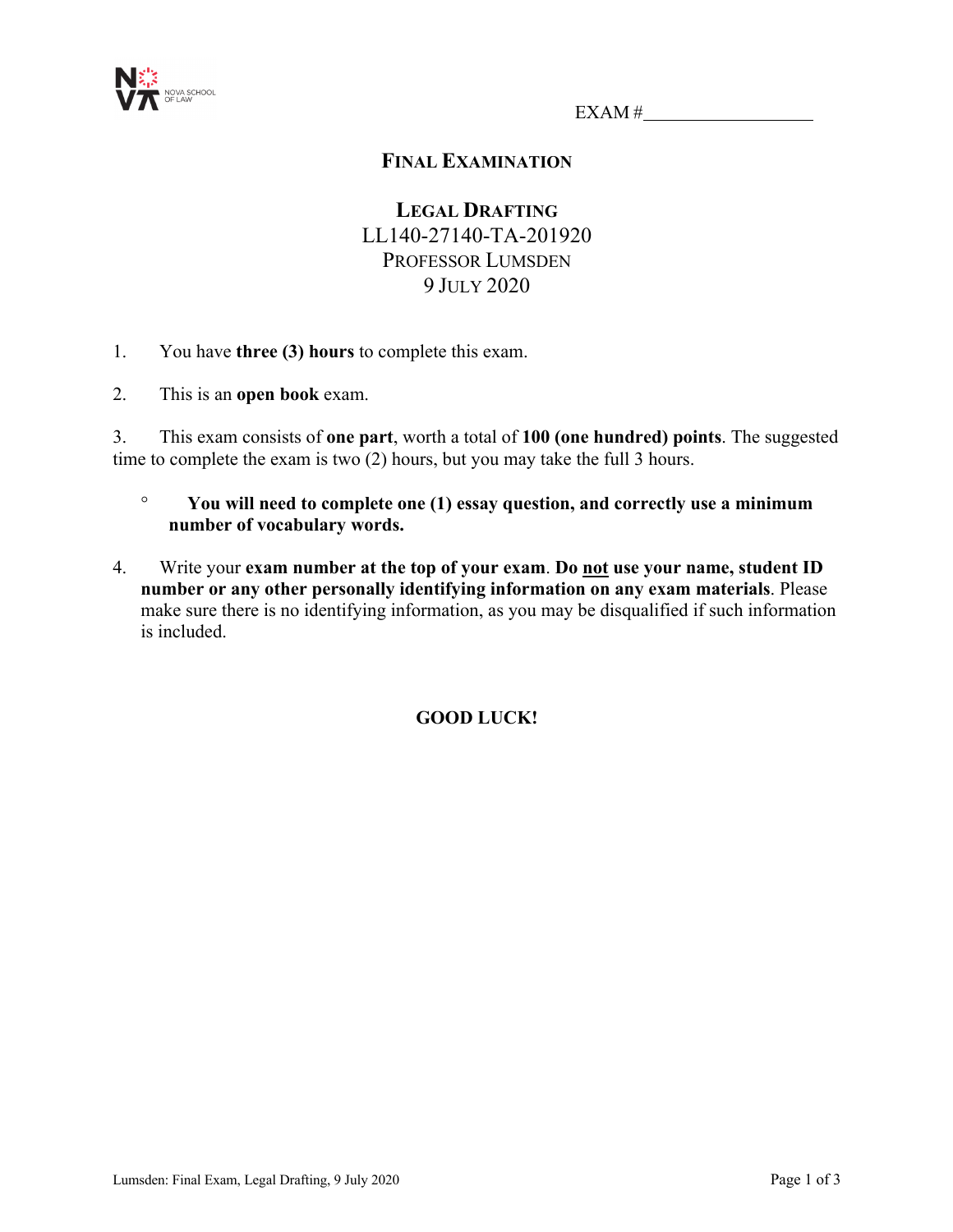

EXAM #

## **PART I**

## **ESSAY QUESTION 100 POINTS**

*The Friendly Rooster* is a restaurant that serves traditional Portuguese dishes. The restaurant is located in Alfama, a neighborhood in Lisbon that is filled with many historical landmarks and is very popular with tourists. The owners are a young couple descended from one of the oldest and most noble families of Portugal. After years of fighting within the family about the idea, they have been granted permission to share centuries of secret family recipes with the world through their restaurant. Since its opening in December of last year, the family-run establishment has become popular with both locals and tourists and is a Michelin star-rated restaurant. Or it *was,* until COVID-19…

Like all restaurants in Lisbon, *The Friendly Rooster* was forced by government decree to close its doors in March 2020 when the global pandemic struck. However, by late June, the restaurant had opened up again. The owners were relieved when they saw that their old customers had not abandoned them; their tables were full once again! At least they claim that was the case until *The Portugal News*, the largest English-language newspaper in Portugal, printed an article with the following headline:

#### *The Friendly Rooster DOES NOT CARE about its customers: They opened too soon, didn't wear masks, and have not implemented appropriate social distancing measures!!! Customers now INFECTED with COVID-19!!!*

The couple claim that since the publication of the article, the numbers of diners at *The Friendly Rooster* have declined significantly. The owners furiously issued a press release stating that the story is entirely false. Still, locals and tourists are avoiding the restaurant.

According to *The Portugal News*, the paper is not to blame for the restaurant's lack of customers, because:

- One of their reporters actually ate at the restaurant and personally observed the chef not wearing a mask one night;
- *The Friendly Rooster* is a new restaurant, and "everyone" knows that around 60% of new restaurants fail within the first year (this is true); and
- While acting legally, *The Friendly Rooster* did not HAVE to open as early as they did; the restaurant next door waited another 2 weeks before opening.

The owners are aware that at least two of their regular customers have been diagnosed with COVID-19, but no one is exactly sure where they might have picked up the deadly disease. They admit that they opened up early, and immediately after the government gave the "all clear", but claim that they followed all of the proper sanitization procedures. They are considering suing *The Portugal News* for defamation.